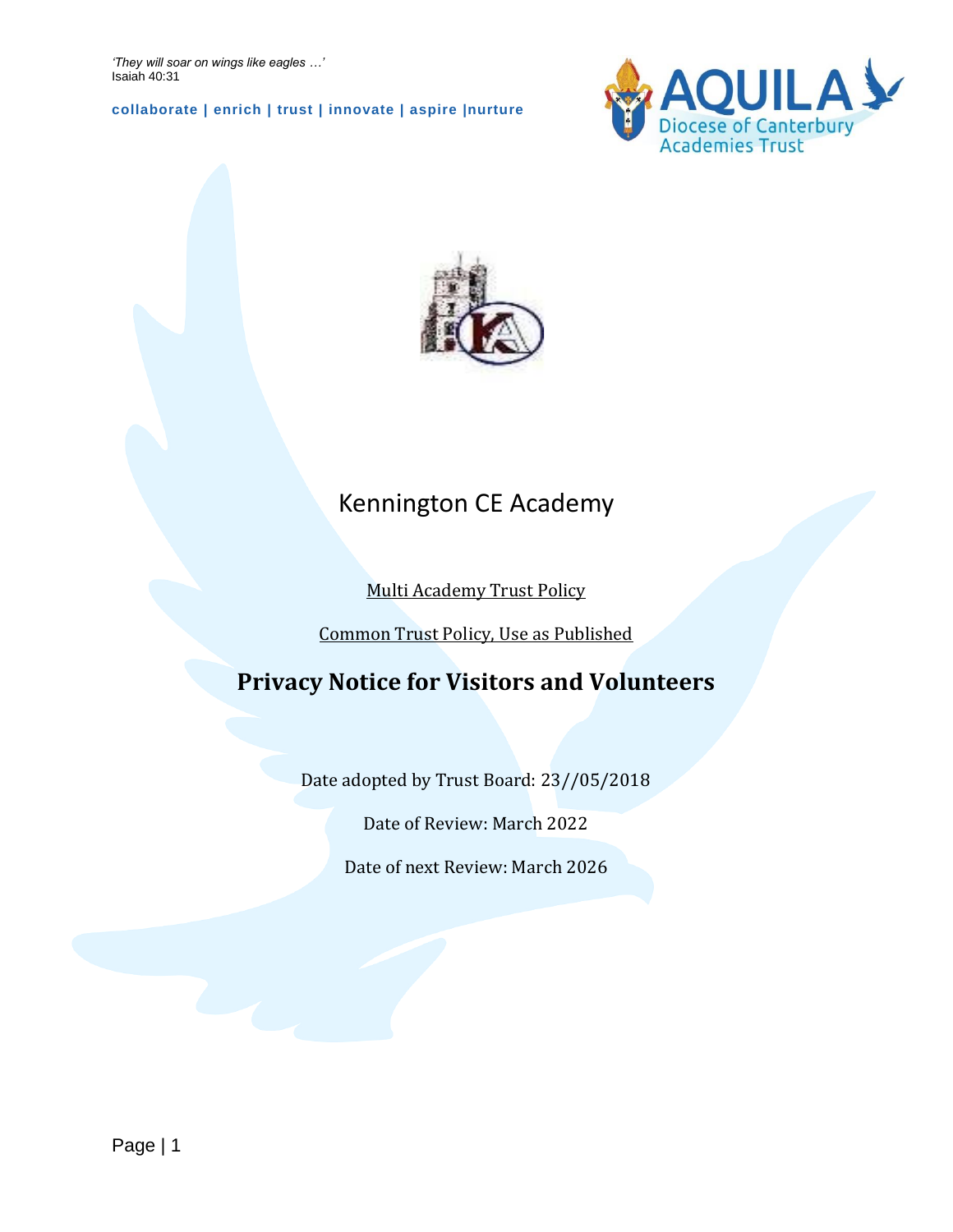### **Contents**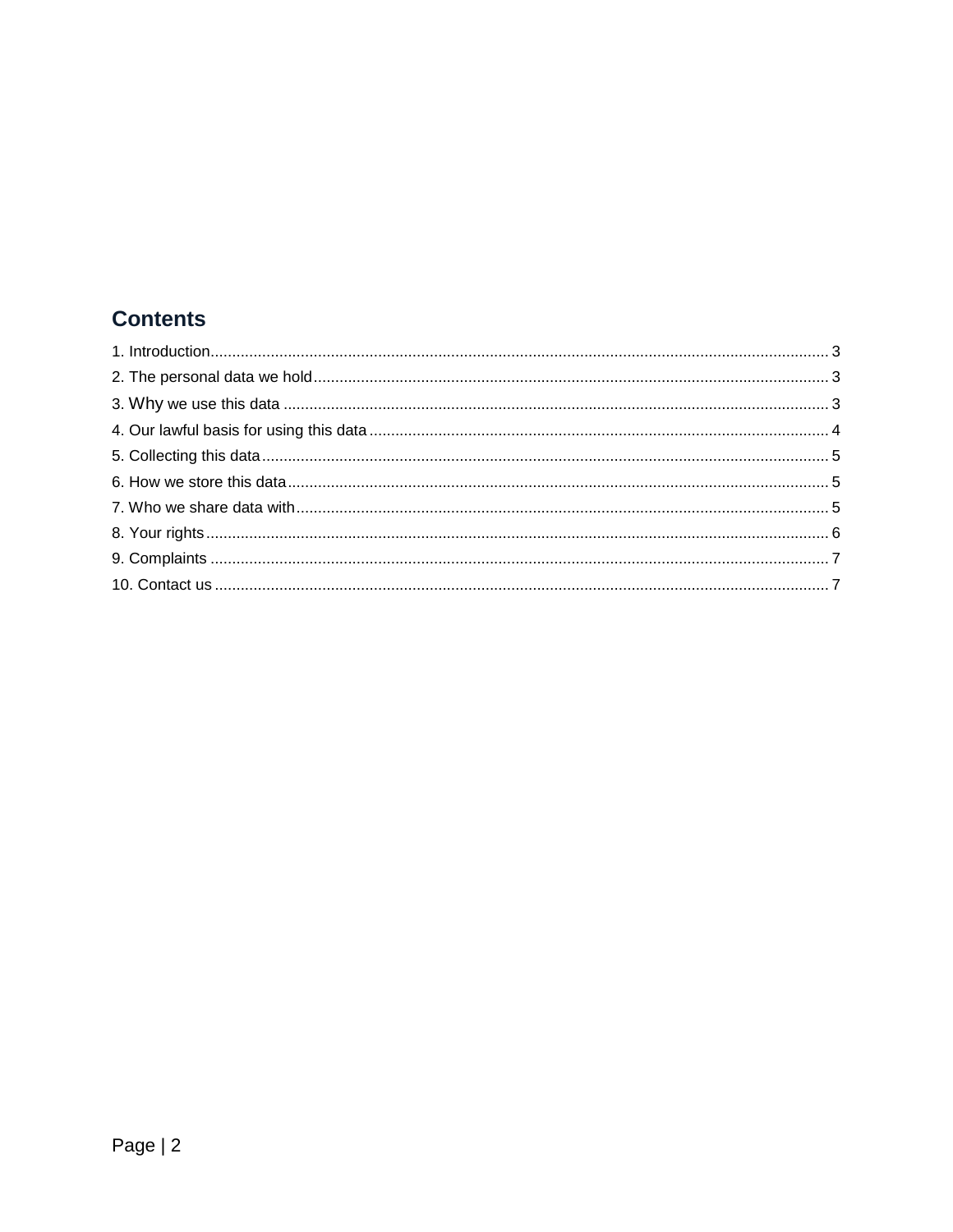## **1. Introduction**

Under UK data protection law, individuals have a right to be informed about how our school / trust uses any personal data that we hold about them. We comply with this right by providing 'privacy notices' (sometimes called 'fair processing notices') to individuals where we are processing their personal data.

This privacy notice explains how we collect, store and use personal data about **visitors and volunteers.**

We, Kennington CE Academy, are the 'data controller' for the purposes of UK data protection law.

Our data protection officer is Tracey Howard (see 'Contact us' below).

## **2. The personal data we hold**

Personal data that we may collect, use, store and share (when appropriate) about you includes, but is not restricted to:

- Name
- Contact details
- Information relating to the visit, e.g. company or organisation name, arrival and departure time, car number plate
- Disclosure and Barring Information, where appropriate

We may also collect, use, store and share (when appropriate) information about you that falls into "special categories" of more sensitive personal data. This includes, but is not restricted to:

- Information about any access arrangements that may be required
- Photographs for identification purposes
- CCTV images captured in school

We may also hold data about you that we have received from other organisations, including other schools and social services.

### **3. Why we use this data**

We use the data listed above to:

- a) Identify you and keep you safe while on the school site
- b) Keep pupils and staff safe
- c) Maintain accurate records of visits to the school
- d) Provide appropriate access arrangements

#### **3.1 Use of your personal data for marketing purposes**

Where you have given us consent to do so, we may send you messages by email or text promoting school events, campaigns, charitable causes or services that you might be interested in.

You can take back this consent or 'opt out' of receiving these emails and/or texts at any time by clicking on the 'Unsubscribe' link at the bottom of any such communication, or by contacting us.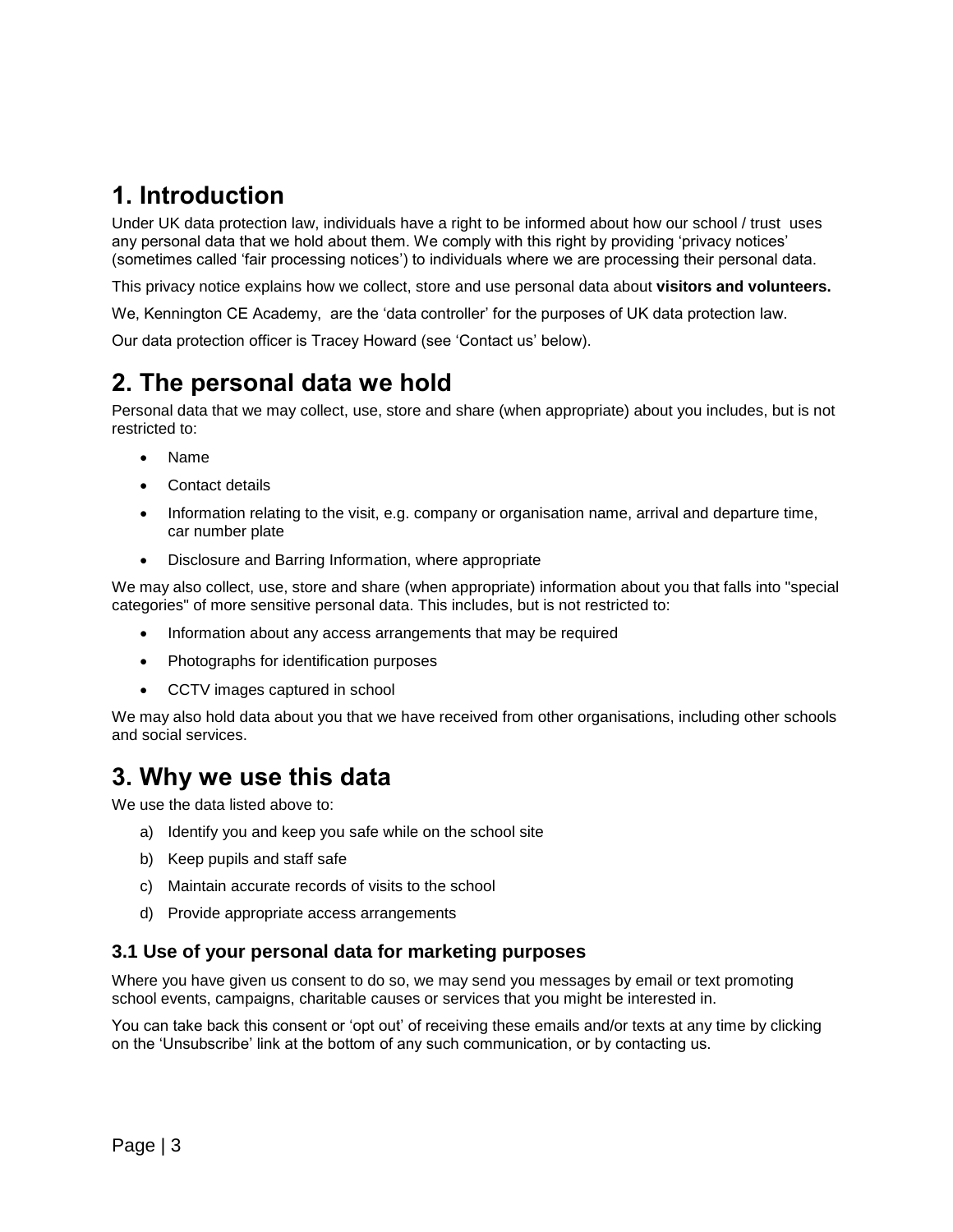### **3.2 Use of your personal data in automated decision making and profiling**

We don't currently put your personal information through any automated decision making or profiling process. This means we don't make decisions about you using only computers without any human involvement.

If this changes in the future, we will update this notice in order to explain the processing to you, including your right to object to it.

## **4. Our lawful basis for using this data**

We only collect and use your personal data when the law allows us to. Most commonly, we process it where:

- We need to comply with a legal obligation
- We need to perform an official task in the public interest
- We need to fulfil a contract we have entered into with you

Less commonly, we may also process your personal data in situations where:

- We have obtained consent to use it in a certain way
- We need to protect an individual's vital interests (protect their life)

Where you have provided us with consent to use your data, you may withdraw this consent at any time. We will make this clear when requesting your consent, and explain how you would go about withdrawing consent if you wish to do so.

Some of the reasons listed above for collecting and using your personal data overlap, and there may be several grounds which justify our use of your data.

#### **4.1 Our basis for using special category data**

- We have obtained your explicit consent to use your personal data in a certain way
- We need to perform or exercise an obligation or right in relation to employment, social security or social protection law
- We need to protect an individual's vital interests (i.e. protect your life or someone else's life), in situations where you're physically or legally incapable of giving consent
- The data concerned has already been made manifestly public by you
- We need to process it for the establishment, exercise or defence of legal claims
- We need to process it for reasons of substantial public interest as defined in legislation
- We need to process it for health or social care purposes, and the processing is done by, or under the direction of, a health or social work professional or by any other person obliged to confidentiality under law
- We need to process it for public health reasons, and the processing is done by, or under the direction of, a health professional or by any other person obliged to confidentiality under law
- We need to process it for archiving purposes, scientific or historical research purposes, or for statistical purposes, and the processing is in the public interest

For criminal offence data, we will only collect and use it when we have both a lawful basis, as set out above, and a condition for processing as set out in UK data protection law. Conditions include:

- We have obtained your consent to use it in a specific way
- We need to protect an individual's vital interests (i.e. protect your life or someone else's life), in situations where you're physically or legally incapable of giving consent
- The data concerned has already been made manifestly public by you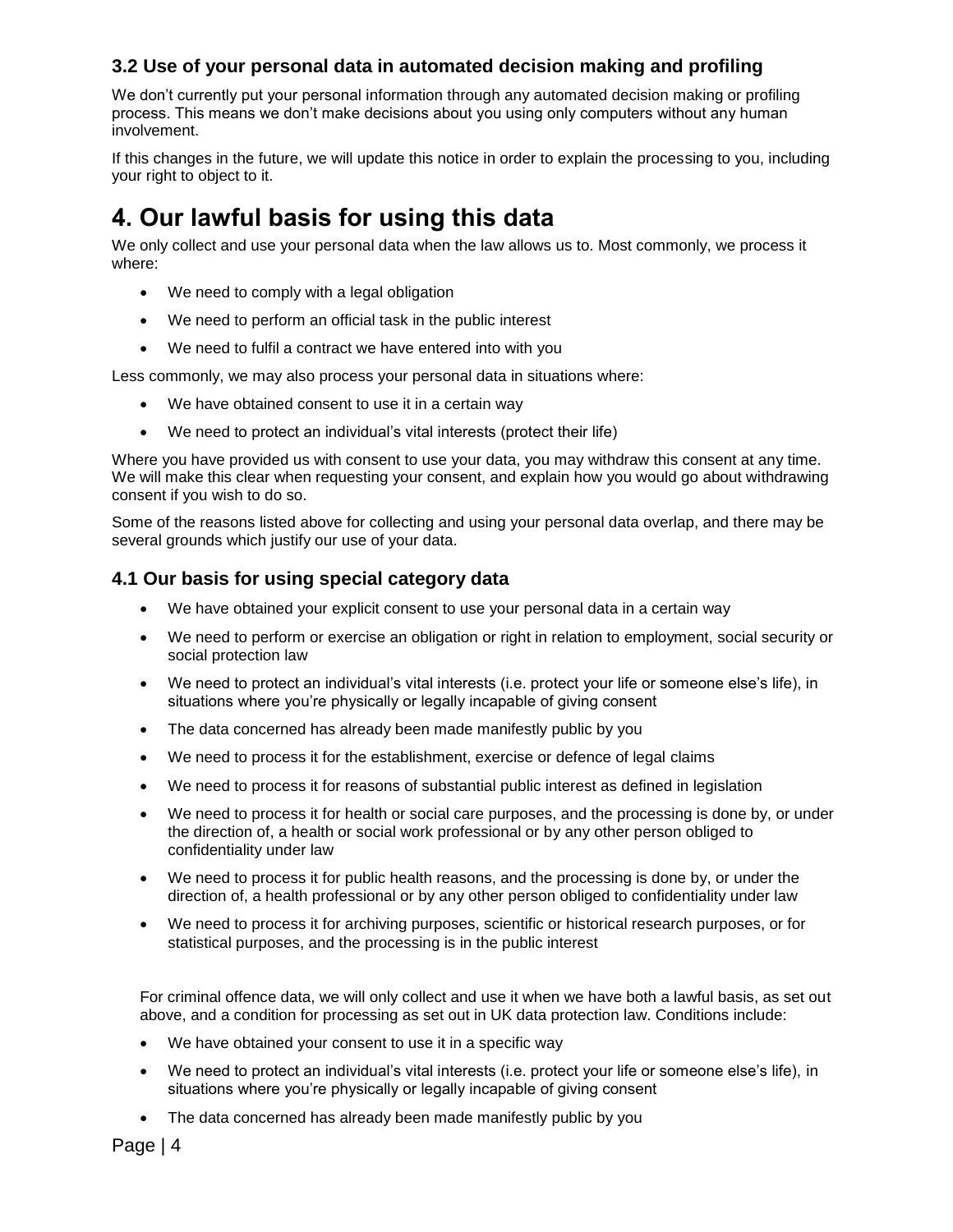- We need to process it for, or in connection with, legal proceedings, to obtain legal advice, or for the establishment, exercise or defence of legal rights
- We need to process it for reasons of substantial public interest as defined in legislation

# **5. Collecting this data**

While the majority of information we collect about you is mandatory, there is some information that can be provided voluntarily.

Whenever we seek to collect information from you, we make it clear whether you must provide this information (and if so, what the possible consequences are of not complying), or whether you have a choice.

Most of the data we hold about you will come from you, but we may also hold data about you from:

- Local authorities
- Government departments or agencies
- Police forces, courts, tribunals

### **6. How we store this data**

We keep personal information about you while you are visiting our school. We may also keep it beyond your visit with our school if this is necessary. Our record retention schedule/records management policy sets out how long we keep information about visitors and volunteers.

You can request a copy of the Aquila data retention policy by contacting the school.

We have put in place appropriate security measures to prevent your personal information being accidentally lost, used or accessed in an unauthorised way, altered or disclosed.

We will dispose of your personal data securely when we no longer need it.

## **7. Who we share data with**

We do not share information about pupils with any third party without consent unless the law and our policies allow us to do so.

Where it is legally required, or necessary (and it complies with UK data protection law), we may share personal information about you with:

- Our local authority (Kent) to meet our legal obligations to share certain information with it, such as safeguarding concerns and information about exclusions
- Government departments or agencies
- Our regulator e.g. Ofsted to meet our legal obligations and as it is necessary for the performance of a task carried out in the public interest and in the exercise of authority
- Suppliers and service providers to enable them to provide the service we have contracted them for
- Our auditors necessary for compliance with a legal obligation
- External survey and research organisations with parents/carers consent
- Health authorities necessary for compliance with a legal obligation, such as safeguarding. In other cases the health professional seeks consent through the school
- Professional advisers and consultants necessary for the performance of a contract
- Charities and voluntary organisations necessary for the performance of a task carried out in the public interest and in the exercise of authority
- Police forces, courts, tribunals necessary for compliance with a legal obligation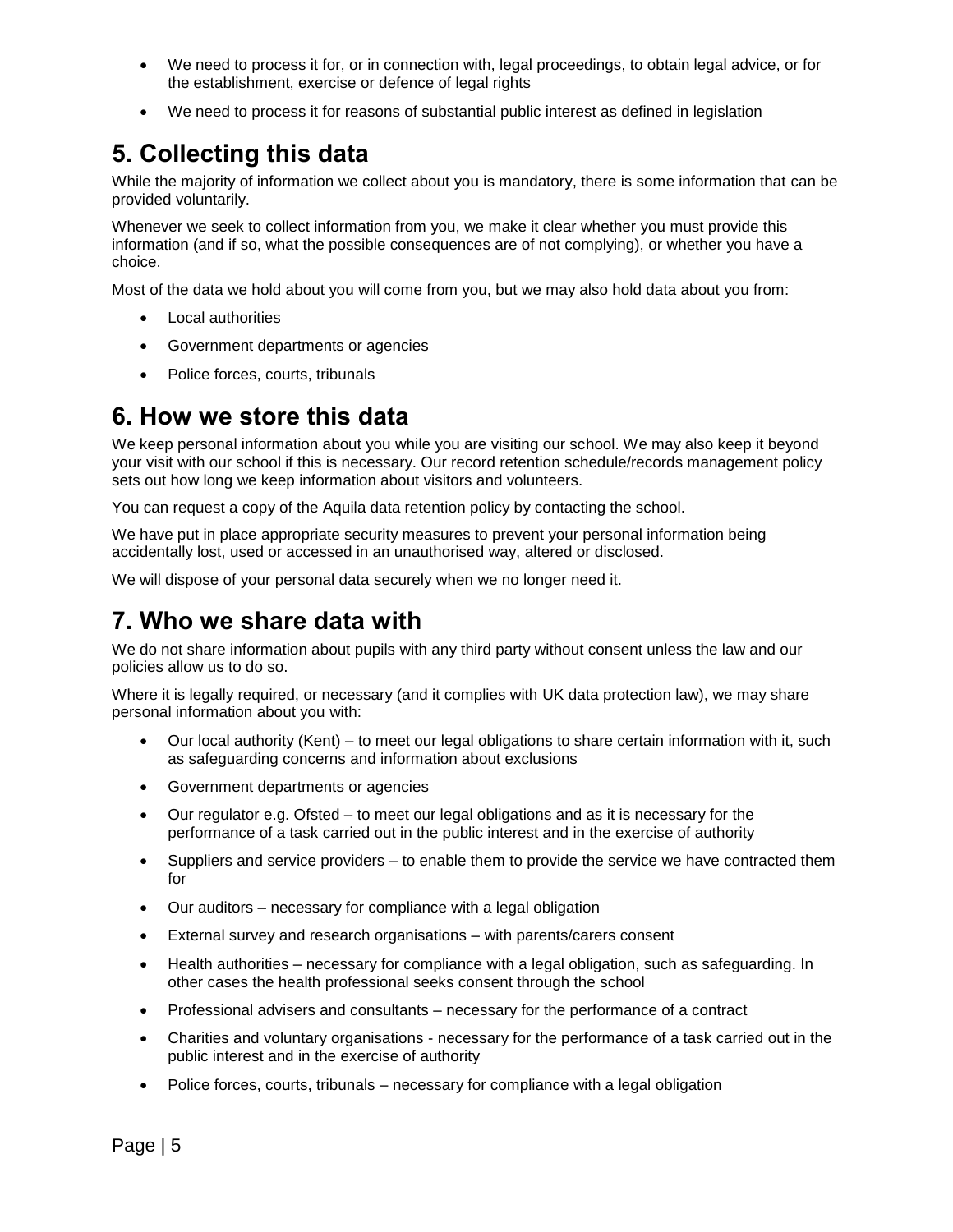### **7.1 Transferring data internationally**

Where we transfer your personal data to a third-party country or territory, we will do so in accordance with UK data protection law.

In cases where we have to set up safeguarding arrangements to complete this transfer, you can get a copy of these arrangements by contacting us.

# **8. Your rights**

#### **8.1 How to access personal information that we hold about you**

You have a right to make a 'subject access request' to gain access to personal information that we hold about you.

If you make a subject access request, and if we do hold information about you, we will (subject to any exemptions that may apply):

- Give you a description of it
- Tell you why we are holding and processing it, and how long we will keep it for
- Explain where we got it from, if not from you
- Tell you who it has been, or will be, shared with
- Let you know whether any automated decision-making is being applied to the data, and any consequences of this
- Give you a copy of the information in an intelligible form

You may also have the right for your personal information to be transmitted electronically to another organisation in certain circumstances.

If you would like to make a request, please contact us at the school or Trust.

#### **8.2 Your other rights regarding your data**

Under UK data protection law, you have certain rights regarding how your personal data is used and kept safe. For example, you have the right to:

- Object to our use of your personal data
- Prevent your data being used to send direct marketing
- Object to and challenge the use of your personal data for decisions being taken by automated means (by a computer or machine, rather than by a person)
- In certain circumstances, have inaccurate personal data corrected
- In certain circumstances, have the personal data we hold about you deleted or destroyed, or restrict its processing
- Withdraw your consent, where you previously provided it for the collection, processing and transfer of your personal data for a specific purpose
- In certain circumstances, be notified of a data breach
- Make a complaint to the Information Commissioner's Office
- Claim compensation for damages caused by a breach of the data protection regulations

To exercise any of these rights, please contact our data protection officer.